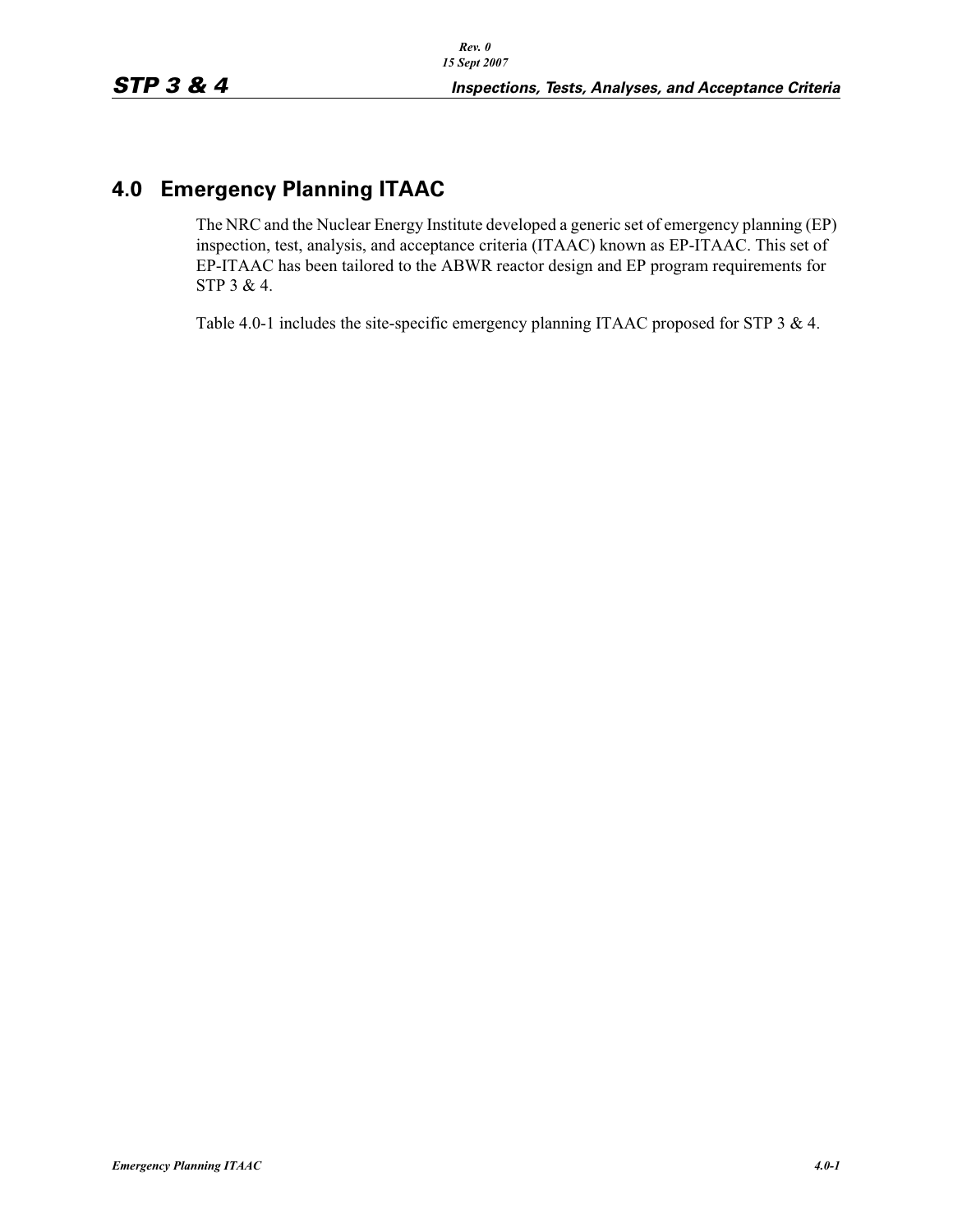## **Table 4.0-1 Emergency Planning— Inspection, Test, Analysis, and Acceptance Criteria (EP-ITAAC)**

| <b>EP Program Elements</b>                                                                                                                                                                                             | <b>Inspections, Tests,</b><br><b>Analyses</b>                                                                                                                                                                             | <b>Acceptance Criteria</b>                                                                                                                        |
|------------------------------------------------------------------------------------------------------------------------------------------------------------------------------------------------------------------------|---------------------------------------------------------------------------------------------------------------------------------------------------------------------------------------------------------------------------|---------------------------------------------------------------------------------------------------------------------------------------------------|
| 1.0 Assignment of<br><b>Responsibility-</b><br><b>Organizational Control</b>                                                                                                                                           |                                                                                                                                                                                                                           |                                                                                                                                                   |
| 1.1 The staff exists to provide 24-<br>hour per day emergency response<br>and manning of communications<br>links, including continuous<br>operations for a protracted period.                                          | 1.1 An inspection of the<br>implementing<br>procedures and staffing<br>rosters will be<br>performed.                                                                                                                      | 1.1 The procedurally identified staffing<br>personnel are available for Units<br>384.                                                             |
| 2.0 Onsite Emergency Response<br>Organization                                                                                                                                                                          |                                                                                                                                                                                                                           |                                                                                                                                                   |
| 2.1 The staff exists to provide<br>minimum and augmented on-shift<br>staffing levels, consistent with<br>Table B-1 of NUREG-0654/FEMA-<br>REP-1, Rev. 1.                                                               | 2.1 An inspection of the<br>implementing<br>procedures and staffing<br>rosters will be<br>performed.                                                                                                                      | 2.1 The procedurally identified staffing<br>personnel are available for<br>Units $3 & 4$ .                                                        |
| 3.0 Emergency Classification<br><b>System</b>                                                                                                                                                                          |                                                                                                                                                                                                                           |                                                                                                                                                   |
| 3.1 A standard emergency<br>classification and emergency<br>action level (EAL) scheme exists,<br>and identifies facility system and<br>effluent parameters constituting the<br>bases for the classification<br>scheme. | 3.1 An inspection of the<br>EOF will be performed<br>to verify that it has<br>displays for retrieving<br>facility system and<br>effluent parameters<br>specified in the<br>emergency<br>classification and EAL<br>scheme. | 3.1 Displays exist or can be retrieved<br>in the EOF for the plant parameters<br>listed in the reference ABWR DCD<br>Tier 1 Table 2.7.1a, Item B. |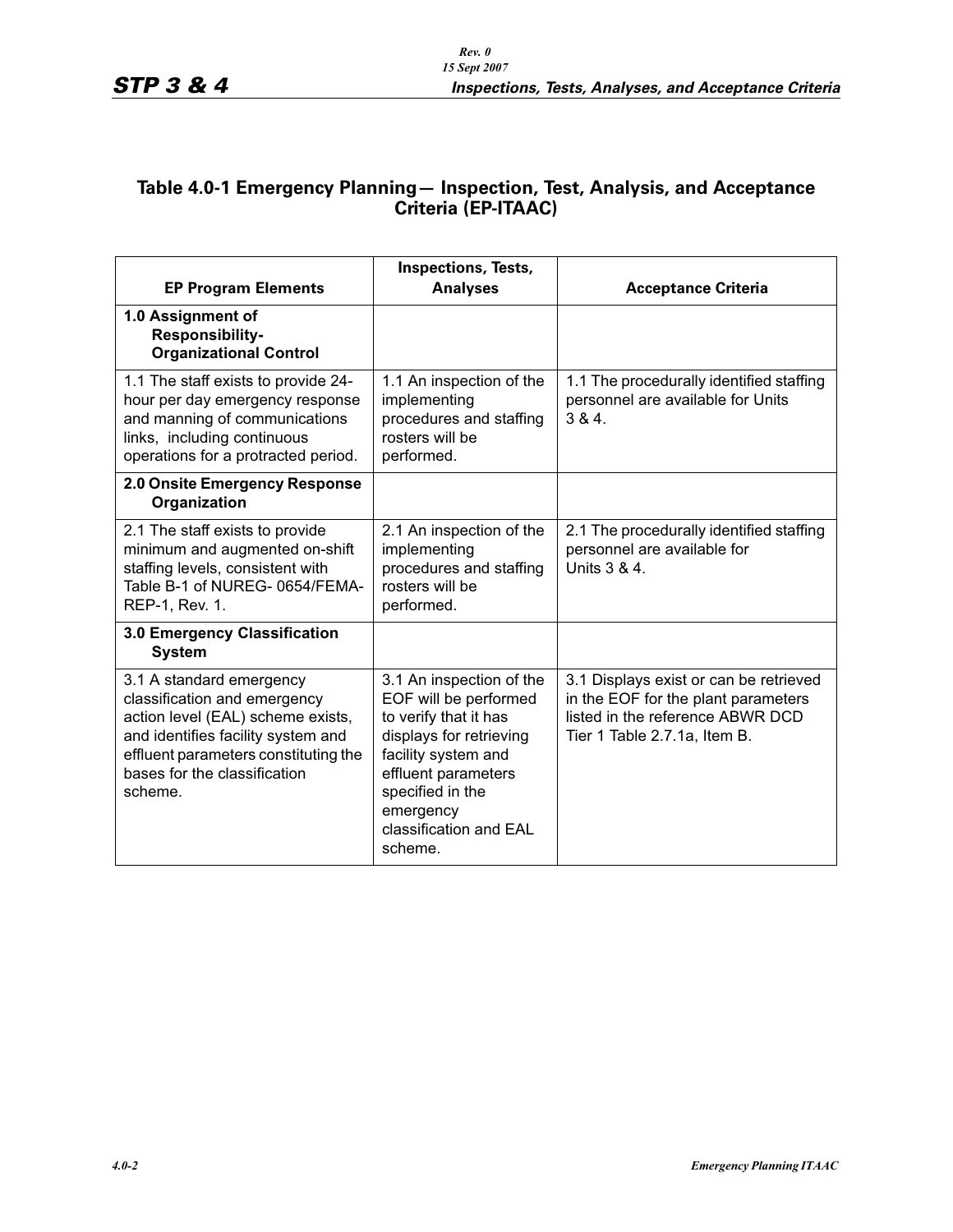| <b>EP Program Elements</b>                                                                                                                                                                                                                                                                                                 | Inspections, Tests,<br><b>Analyses</b>                                                                  | <b>Acceptance Criteria</b>                                                                                                                                                                                       |
|----------------------------------------------------------------------------------------------------------------------------------------------------------------------------------------------------------------------------------------------------------------------------------------------------------------------------|---------------------------------------------------------------------------------------------------------|------------------------------------------------------------------------------------------------------------------------------------------------------------------------------------------------------------------|
| 4.0 Notification Methods and<br><b>Procedures</b>                                                                                                                                                                                                                                                                          |                                                                                                         |                                                                                                                                                                                                                  |
| 4.1 The means exists to notify<br>responsible State and local<br>organizations within 15 minutes<br>after the licensee declares an<br>emergency.                                                                                                                                                                           | $4.1 - 4.2$ A test will be<br>performed of the<br>capabilities.                                         | 4.1 The responsible State and local<br>agencies receive notification within 15<br>minutes after the licensee declares a<br>test emergency.                                                                       |
| 4.2 The means exists to notify<br>emergency response personnel.                                                                                                                                                                                                                                                            |                                                                                                         | 4.2 The Emergency Notification and<br>Response System (ENRS) activates<br>the global page message delivery<br>system and 95% of the personnel<br>receive the message.                                            |
| <b>5.0 Emergency Communications</b>                                                                                                                                                                                                                                                                                        |                                                                                                         |                                                                                                                                                                                                                  |
| 5.1 The means exists for<br>communications among the control<br>room, TSC, EOF, principal State<br>and local emergency operations<br>centers (EOCs), and radiological<br>field assessment teams.                                                                                                                           | 5.1 -5.2 A test will be<br>performed of the<br>capabilities.                                            | 5.1 Communications are established<br>among the control room, TSC, EOF,<br>principal State and local EOCs, and<br>radiological field assessment teams.                                                           |
| 5.2 The means exists for<br>communications from the control<br>room, TSC, and EOF to the NRC<br>headquarters and regional office<br>EOCs (including establishment of<br>the Emergency Response Data<br>System (ERDS) [or its successor<br>system] between the onsite<br>computer system and the NRC<br>Operations Center.) |                                                                                                         | 5.2 Communications are established<br>from the control room, TSC and EOF<br>to the NRC headquarters and regional<br>office EOCs, and an access port for<br>ERDS [or its successor system] is<br>provided.        |
| 6.0 Emergency Facilities and<br><b>Equipment</b>                                                                                                                                                                                                                                                                           |                                                                                                         |                                                                                                                                                                                                                  |
| 6.1 The licensee has established a<br>TSC and onsite OSC.                                                                                                                                                                                                                                                                  |                                                                                                         | 6.1. See reference ABWR DCD, Tier<br>1, Table 2.17.1.                                                                                                                                                            |
| 6.2 The licensee has established<br>an EOF.                                                                                                                                                                                                                                                                                | 6.2 An inspection of the<br>as-built EOF will be<br>performed, including a<br>test of the capabilities. | 6.2.1 EOF communications<br>equipment is installed, and voice<br>transmission and reception are<br>accomplished with the control room<br>and TSC. The EOF voice is audible<br>and intelligible at each location. |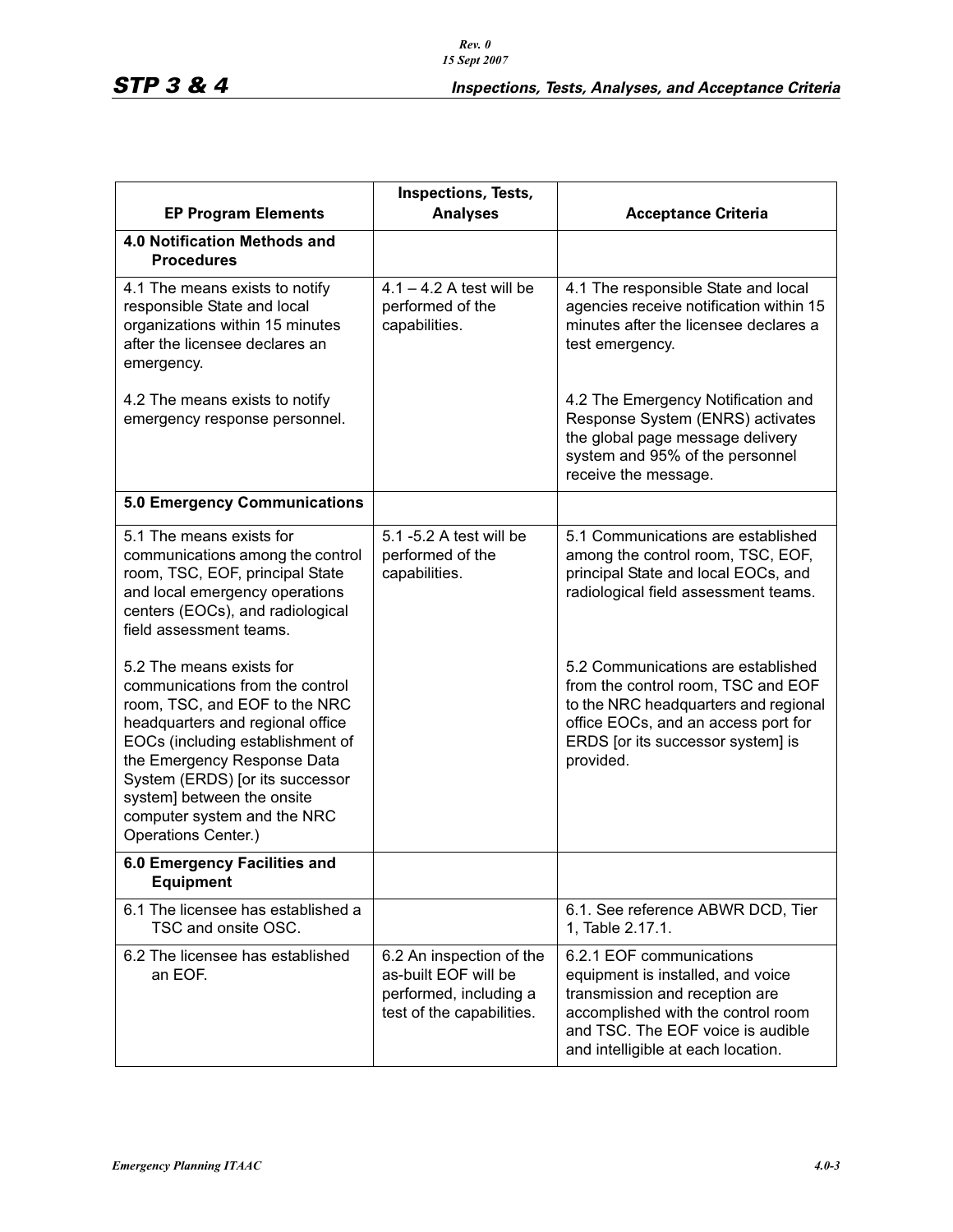| <b>EP Program Elements</b>                                                                                                                                                                                                                                                                                 | Inspections, Tests,<br><b>Analyses</b>                                                   | <b>Acceptance Criteria</b>                                                                                                                                                                                                                                  |
|------------------------------------------------------------------------------------------------------------------------------------------------------------------------------------------------------------------------------------------------------------------------------------------------------------|------------------------------------------------------------------------------------------|-------------------------------------------------------------------------------------------------------------------------------------------------------------------------------------------------------------------------------------------------------------|
|                                                                                                                                                                                                                                                                                                            |                                                                                          | 6.2.2 Displays exist or can be<br>retrieved in the EOF for the plant<br>parameters listed in the reference<br>ABWR DCD, Tier 1, Table 2.7.1a, Item<br>В.                                                                                                    |
| <b>7.0 Accident Assessment</b>                                                                                                                                                                                                                                                                             |                                                                                          |                                                                                                                                                                                                                                                             |
| 7.1 The means exists to provide<br>initial and continuing<br>radiological assessment<br>throughout the course of an<br>accident.                                                                                                                                                                           | 7.1 - 7.5 and 7.7 An<br>inspection and test will<br>be performed of the<br>capabilities. | 7.1 A procedure provides instructions<br>for performing offsite dose<br>calculations by estimating offsite dose<br>rates and integrated doses to the<br>general public during a declared event<br>when radioactive material is released.                    |
| 7.2 The means exists to determine<br>the source term of releases of<br>radioactive material within<br>plant systems, and the<br>magnitude of the release of<br>radioactive materials based on<br>plant system parameters and<br>effluent monitors.                                                         |                                                                                          | 7.2 A procedure provides instructions<br>for determining the source term of<br>releases of radioactive material within<br>plant systems, and the magnitude of<br>the release of radioactive materials<br>based on plant parameters and<br>effluent monitors |
| 7.3 The means exists to<br>continuously assess the<br>impact of the release of<br>radioactive materials to the<br>environment, accounting for<br>the relationship between<br>effluent monitor readings, and<br>onsite and offsite exposures<br>and contamination for various<br>meteorological conditions. |                                                                                          | 7.3 A procedure provides instructions<br>for performing offsite dose<br>calculations by estimating offsite dose<br>rates and integrated doses to the<br>general public during a declared event<br>when radioactive material is released.                    |
| 7.4 The means exists to acquire<br>and evaluate meteorological<br>information.                                                                                                                                                                                                                             |                                                                                          | 7.4 Meteorological data is available at<br>the EOF and control room.                                                                                                                                                                                        |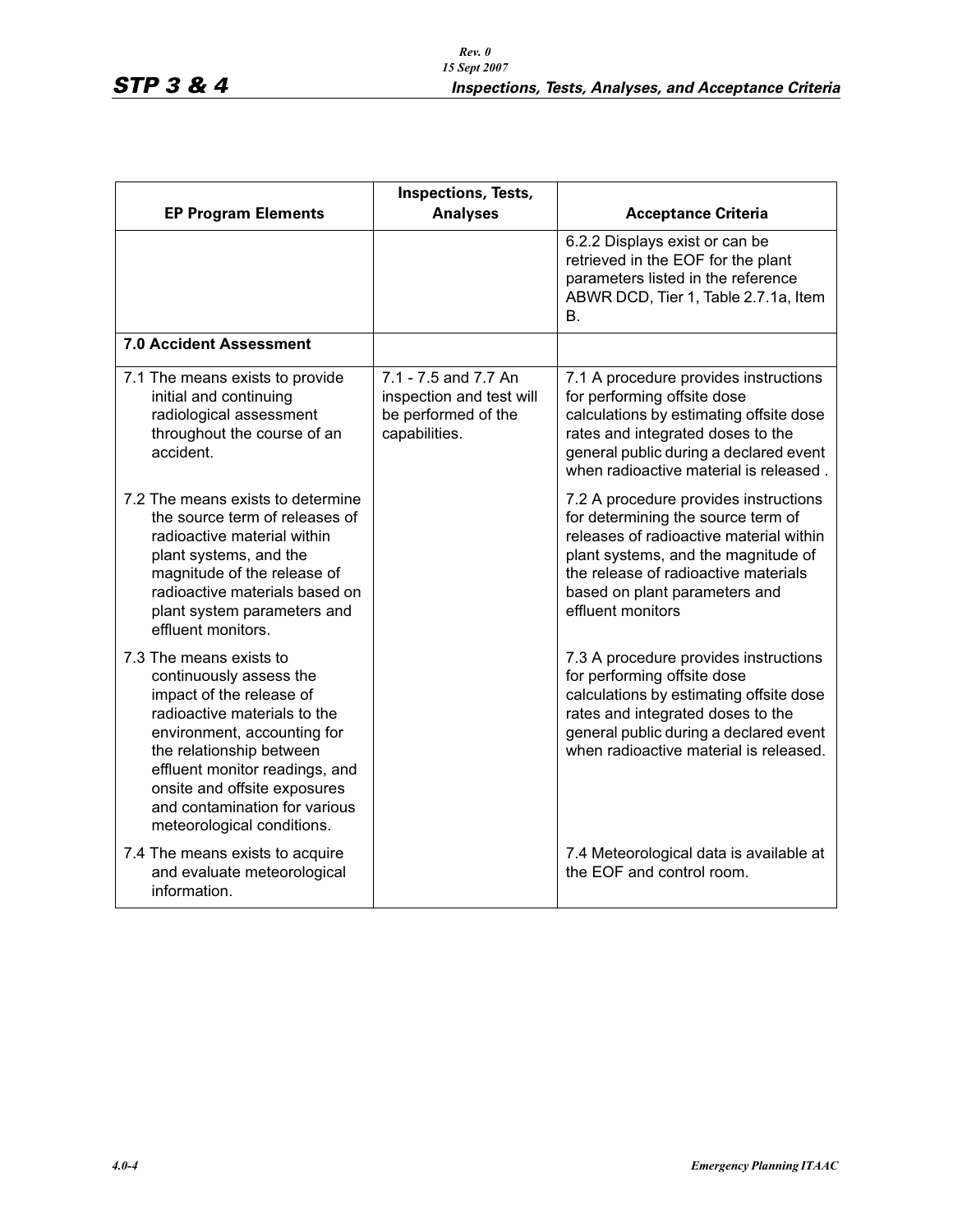|                                                                                                                                                                                                                                                                                                                                                            | Inspections, Tests,                                                                                                                          |                                                                                                                                                                                                          |
|------------------------------------------------------------------------------------------------------------------------------------------------------------------------------------------------------------------------------------------------------------------------------------------------------------------------------------------------------------|----------------------------------------------------------------------------------------------------------------------------------------------|----------------------------------------------------------------------------------------------------------------------------------------------------------------------------------------------------------|
| <b>EP Program Elements</b><br>7.5 The means exists to determine<br>the release rate and projected<br>doses if the instrumentation<br>used for assessment is off<br>scale or inoperable.                                                                                                                                                                    | <b>Analyses</b>                                                                                                                              | <b>Acceptance Criteria</b><br>7.5 A procedure provides instructions<br>to determine the release rate and<br>projected doses if the instrumentation<br>used for assessment is off scale or<br>inoperable. |
| 7.7 The means exists to make<br>rapid assessments of actual or<br>potential magnitude and<br>locations of any radiological<br>hazards through liquid or<br>gaseous release pathways,<br>including activation, notification<br>means, field team composition,<br>transportation, communication,<br>monitoring equipment, and<br>estimated deployment times. |                                                                                                                                              | 7.7 A procedure provides instructions<br>for performing assessments of actual<br>or potential magnitude and locations<br>of any radiological hazards through<br>liquid or gaseous release pathways       |
| <b>8.0 Exercises and Drills</b>                                                                                                                                                                                                                                                                                                                            |                                                                                                                                              |                                                                                                                                                                                                          |
| 8.1 Licensee conducts a full<br>participation exercise to<br>evaluate major portions of<br>emergency response<br>capabilities, which includes<br>participation by each State and<br>local agency within the plume<br>exposure EPZ, and each State<br>within the ingestion control<br>EPZ.                                                                  | 8.1 A full participation<br>exercise (test) will be<br>conducted within the<br>specified time periods of<br>Appendix E to 10 CFR<br>Part 50. | 8.1.1 The exercise was completed<br>within the specified time periods of<br>Appendix E to 10 CFR Part 50. The<br>following onsite exercise objectives<br>have been met:                                  |
|                                                                                                                                                                                                                                                                                                                                                            |                                                                                                                                              | 1.<br><b>Emergency responders</b><br>recognize and correctly<br>classifiy the event,                                                                                                                     |
|                                                                                                                                                                                                                                                                                                                                                            |                                                                                                                                              | 2.<br>Emergency responders notifiy<br>onsite and offsite personnel of<br>the event,                                                                                                                      |
|                                                                                                                                                                                                                                                                                                                                                            |                                                                                                                                              | 3.<br><b>Emergency responders</b><br>perform accurate dose<br>assessment,                                                                                                                                |
|                                                                                                                                                                                                                                                                                                                                                            |                                                                                                                                              | 4. Emergency Director issues<br>protective actions for onsite<br>personnel,                                                                                                                              |
|                                                                                                                                                                                                                                                                                                                                                            |                                                                                                                                              | 5.<br>The emergency response<br>facilities are activated in a<br>timely manner,                                                                                                                          |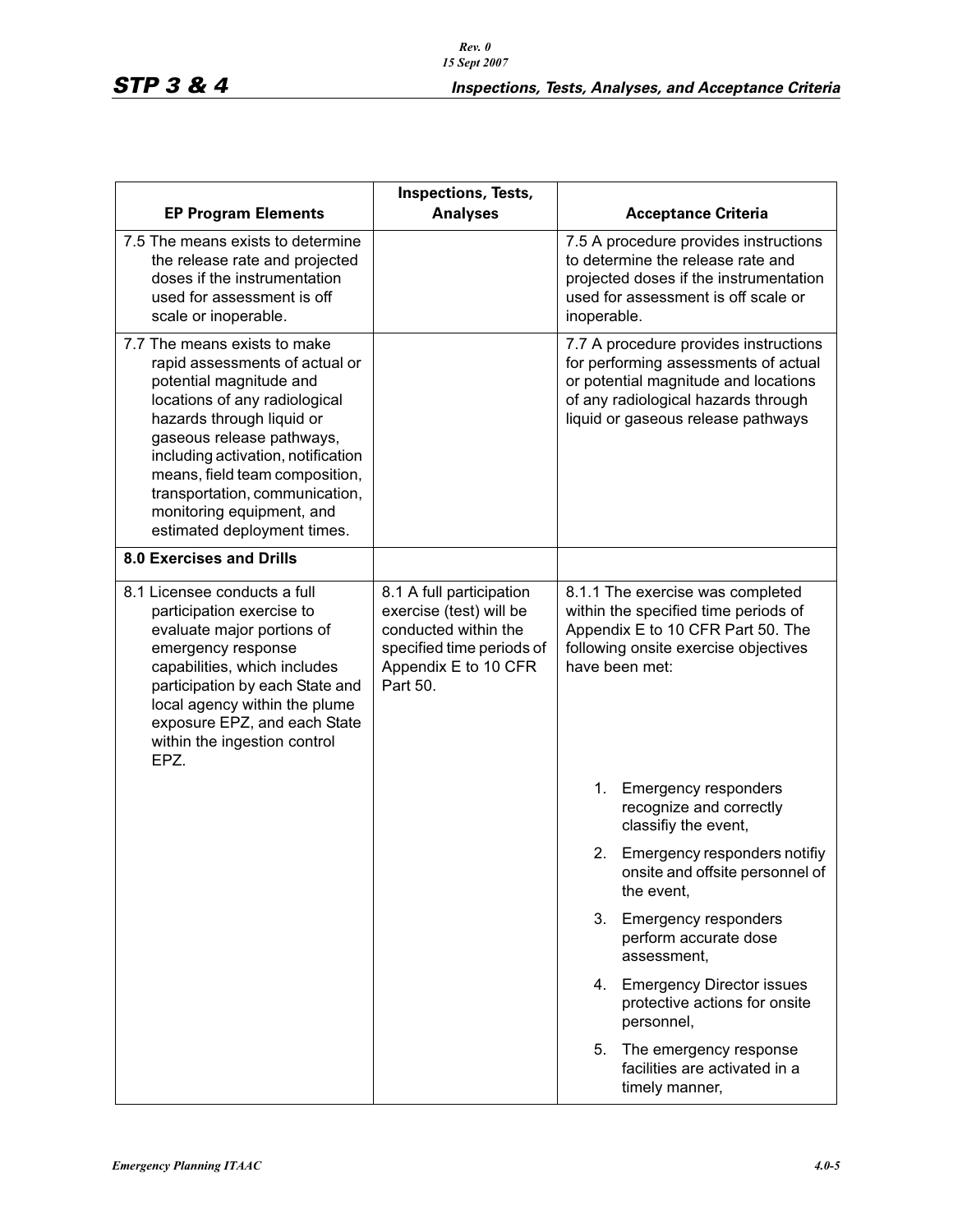|                            | <b>Inspections, Tests,</b> |                                                                                                                                                                                                                                                                                                                                |
|----------------------------|----------------------------|--------------------------------------------------------------------------------------------------------------------------------------------------------------------------------------------------------------------------------------------------------------------------------------------------------------------------------|
| <b>EP Program Elements</b> | <b>Analyses</b>            | <b>Acceptance Criteria</b>                                                                                                                                                                                                                                                                                                     |
|                            |                            | The on-call ERO is activated<br>6.<br>in a timely manner,                                                                                                                                                                                                                                                                      |
|                            |                            | The Shift Supervisor turns<br>7.<br>over command and control of<br>emergency response to either<br>the TSC Manager or the EOF<br>Director,                                                                                                                                                                                     |
|                            |                            | Communication are<br>8.<br>established between the<br>emergency response<br>facilities,                                                                                                                                                                                                                                        |
|                            |                            | 9.<br>Personnel are dispatched to<br>the field from the OSC to<br>perform repair efforts and<br>from the EOF to perform<br>radiological surveys,                                                                                                                                                                               |
|                            |                            | 10. Emergency worker exposure<br>controls are established, and                                                                                                                                                                                                                                                                 |
|                            |                            | 11. Emergency responders<br>perform re-entry and<br>recovery.                                                                                                                                                                                                                                                                  |
|                            |                            | There are no uncorrected onsite<br>exercise deficiencies.                                                                                                                                                                                                                                                                      |
|                            |                            | 8.1.2 Onsite emergency response<br>personnel are mobilized in sufficient<br>numbers to fill emergency response<br>positions. Onsite emergency<br>response personnel accomplished the<br>objectives listed in 8.1.1.                                                                                                            |
|                            |                            | 8.1.3 The exercise was completed<br>within the specified time periods of<br>Appendix E to 10 CFR Part 50, offsite<br>exercise objectives have been met,<br>and there are no uncorrected offsite<br>exercise deficiencies. If one or more<br>deficiencies are identified, the<br>provisions in 10 CFR 50.54(gg) shall<br>apply. |